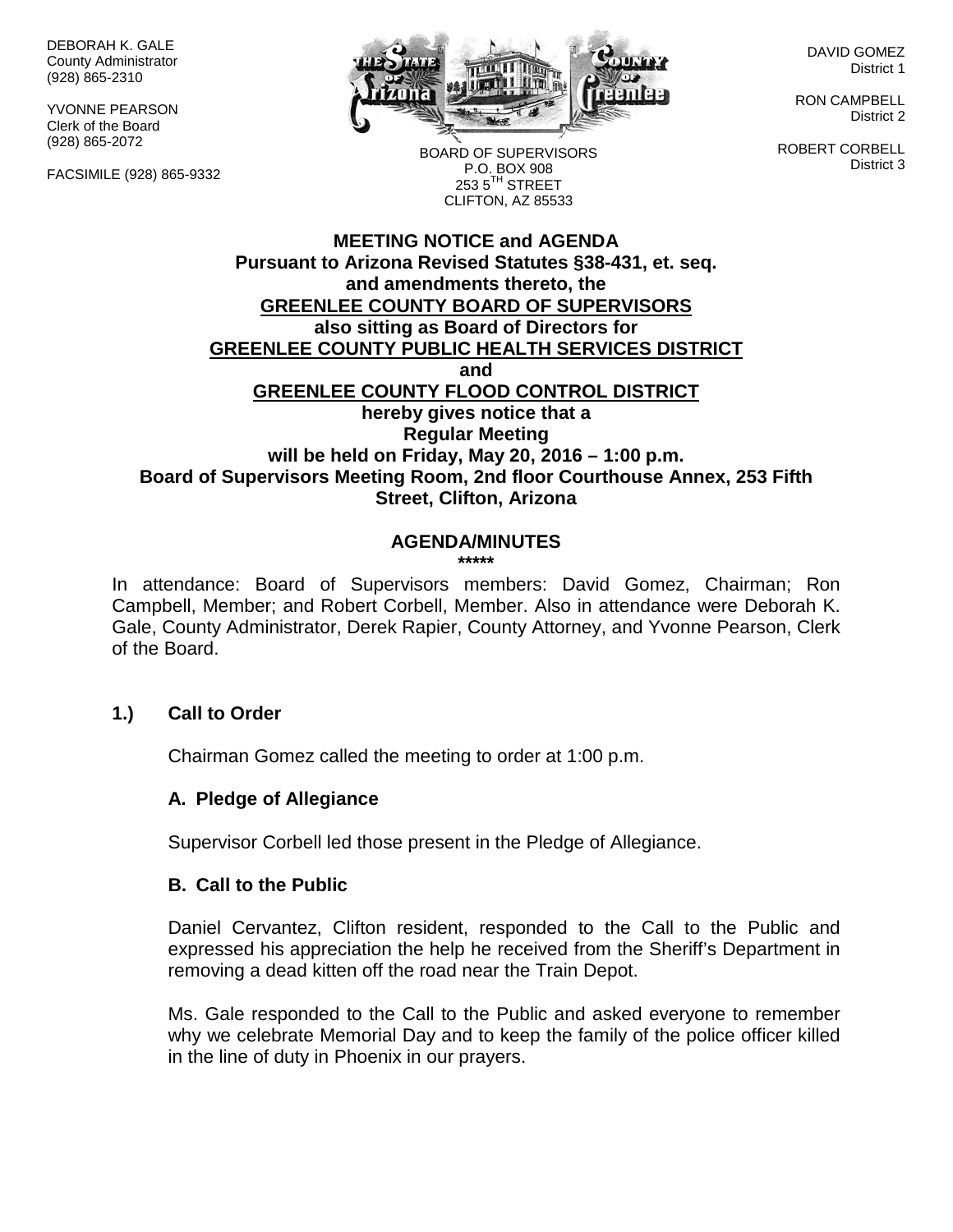- **2.) PUBLIC HEALTH SERVICES DISTRICT – the Board of Supervisors will convene as the Board of Directors of the Greenlee County Public Health Services District and will reconvene as the Board of Supervisors following consideration of these items:**
	- **A. Consent Agenda**
		- **1. Clerk of the Board: Consideration of approval of Public Health Services District expense warrants in excess of \$1,000.00**
		- **2. Health & Community Services Director: Consideration of approval of Employee Transaction Form: H. Lafoy, Environmental Health Specialist**

Upon motion by Supervisor Campbell, seconded by Supervisor Corbell, and carried unanimously, the Board approved the Public Health Services Consent Agenda as presented.

### **3.) Kelly Fuller, Executive Director, Gila Watershed Partnership of Arizona A. Presentation and update on Greenlee County projects**

Ms. Fuller updated the Board on the several projects that have been done in Greenlee County over the past year including: improving water quality, river quality projects such as the installation of a restroom and trash cleanup on the San Francisco River; the Birding Trail Project and ribbon cutting for which the Gila Watershed Partnership is the administration; the native plant nursery in Graham County with plants being planted in Greenlee; recruitment from local high schools for youth outreach and education on the Arizona Conservation Corp. She stated that the ongoing support and partnership from Greenlee County is greatly appreciated. The Board thanked Ms. Fuller for the information and the good work.

### **4.) Dustie Robinette**

### **A. Consideration of sponsorship of the Arizona All-star Football games**

Ms. Robinette stated that she is a member of the Athletic Booster Club of Duncan Board. The group has committed to 5 years of hosting the statewide 8 man high school All-Star Football Event with this year being the 3<sup>rd</sup> year. 18 schools with 55 players and 8 coaches are expected this year. She asked the Board to support the event with \$2500. Ms. Gale stated that she would cover this in the budget work session. Chairman Gomez let Ms. Robinette know that Ms. Gale would let her know their decision later this evening.

### **5.) Canvass of the May 17, 2016 Special Election A. Declaration of Results**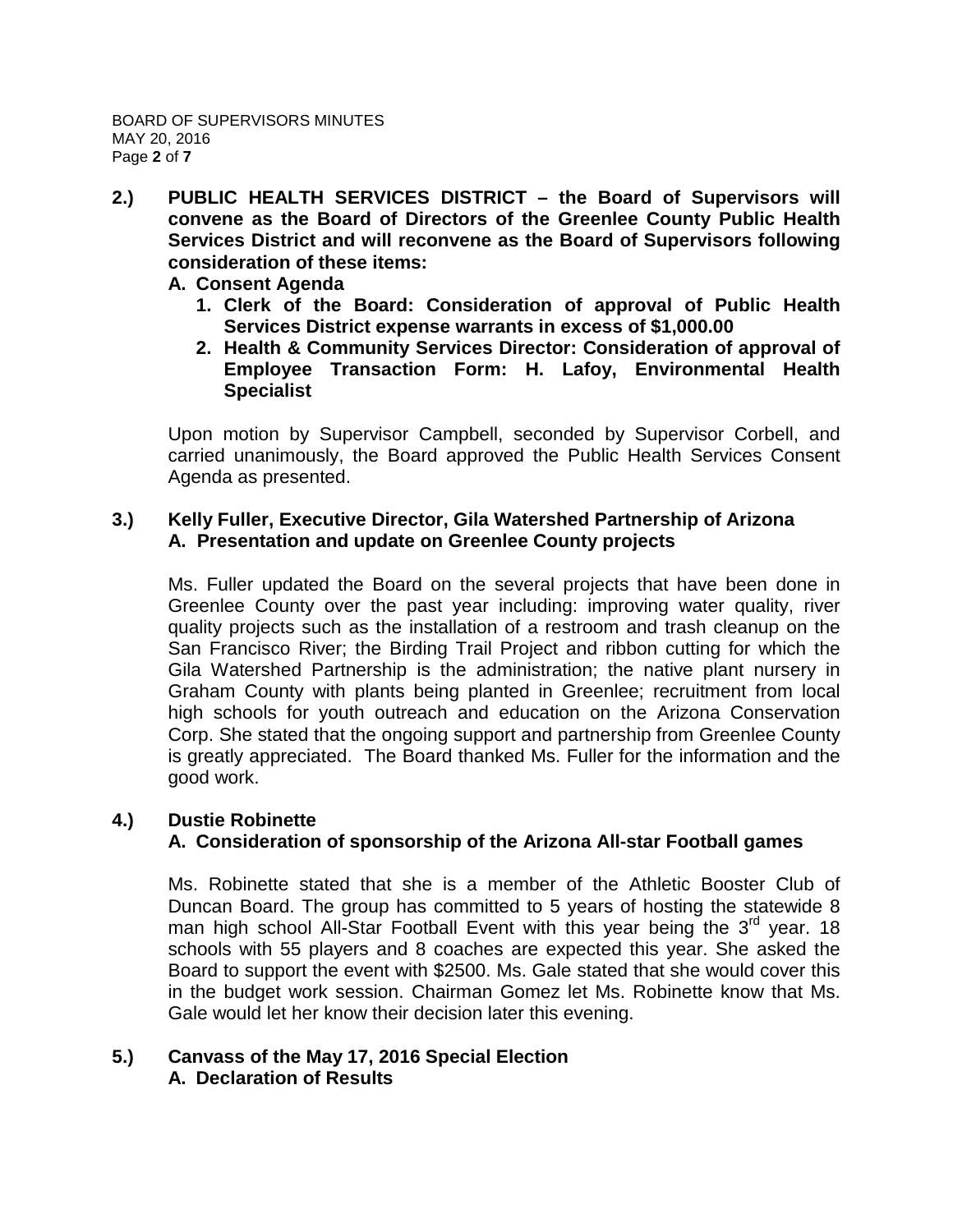Yvonne Pearson, Elections Director, presented the canvass of the May 17, 2016 Special Election. She stated that Greenlee County had 28.53% of the registered voters turning out to vote. 166 ballots were cast at the polls and 1,098 Early Ballots were counted. Proposition 123 received 740 "yes" votes and 517 "no" votes and Proposition 124 received 818 "yes" votes and 420 "no" votes. She expressed appreciation to the poll workers who did an excellent job making sure that voters were able to cast their votes on Election Day. Upon motion by Supervisor Campbell, seconded by Supervisor Corbell, and carried unanimously, the Board canvassed the returns of the May 17, 2016 Special Election as presented. The complete abstract of the official canvass will appear at the end of this days proceeding.

### **6.) Ấkos Kovach, Economic Development Coordinator A. Economic Development Planning Update**

Mr. Kovach updated the Board on the following:

- Robert O'Malley Day is scheduled for July 23rd
- He attended the Veteran's Resource Fair in Graham County where veterans were able to get information on resources that are available to them
- The Clifton Hill Climb event will take place on Labor Day and will be the  $60<sup>th</sup>$ Anniversary of the 1<sup>st</sup> Hill Climb
- The NAPA Auto Part Store is now open and has delivery available
- The ribbon cutting for Studio Twenty Two Six was a huge success
- Shirts with the "I GET IT" logo are available for purchase at Trophies 'n Tees in Safford
- The next Growing Greenlee Summit is in planning stages
- The Chamber of Commerce Mixer is on May 25<sup>th</sup> at the Clifton Splash Pad
- **7.) Executive Session pursuant to Arizona Revised Statutes §38-431.03 for discussion or consultation for legal advice with the Greenlee County Attorney regarding the county road known as Wilkins Road and the intersection of Wilkins Road and the Railroad Right of Way**

# **8.) Kay Gale, County Administrator A. County and State budget and legislative issues**

Ms. Gale will talk about county and state budget and legislative issues during the budget work session.

### **B. Calendar of Events**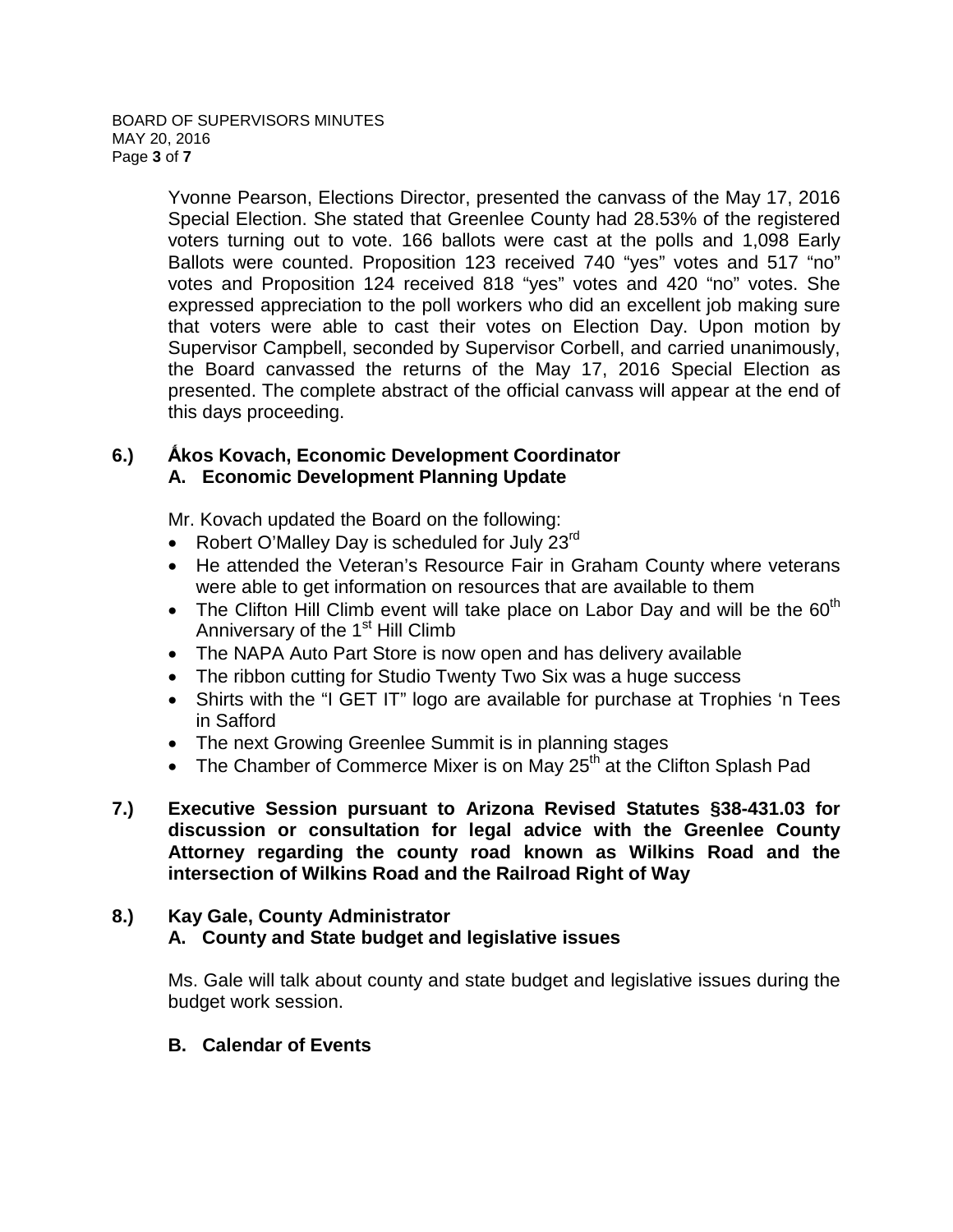The Calendar of Events was reviewed with the Board scheduling June meetings to begin at 8:00 a.m.

- **9.) Consent Agenda**
	- **A. Clerk of the Board: Consideration of approval of expense warrants in excess of \$1,000.00 – Voucher 1094; 1095; 1096**
	- **B. Public Works Manager – Roads: Consideration of approval of Employee Transaction Form – J. Crawford, Operations Tech II**
	- **C. County Sheriff: Consideration of approval of Employee Transaction Form – C. McPherson, Detention Officer; M. Sanders, Detention Sergeant**
	- **D. Clerk of the Board: Consideration of approval of Intergovernmental Agreement with Greenlee County, the Town of Duncan and the County Recorder for the Provision of Election Services beginning May 12, 2016 and ending on January 1, 2021**
	- **E. Clerk of the Board: Consideration of approval of the Lease Purchase Agreement with Zions Bank (National Bank of Arizona) to finance the purchase of voting equipment in the amount of \$216,959.16 to be paid with budgeted Debt Services Funds**
	- **F. County Administrator: Consideration of approval of the fiscal year 2016/2017 Intergovernmental Agreement with Eastern Arizona College for community college credit courses in Greenlee County**
	- **G. Chief Probation Officer: Consideration of approval of the fiscal year 2016/2017 Arizona Supreme Court Juvenile Justice Services Division, Family Counseling Program Resolution in the amount of \$1,104.00 required matching funding to be paid with Probation General Funds**
	- **H. Public Works Manager – Roads: Consideration of approval of road striping services and material in an amount not to exceed \$17,000.00 to be paid with budgeted Road Funds**

Upon motion by Supervisor Campbell, seconded by Supervisor Corbell, and carried unanimously, the Board approved the Consent Agenda as presented.

### **10.) Supervisor Reports**

### **Supervisor David Gomez**

# **A. Eastern Arizona Counties Organization Legislative Field Trip**

Supervisor Gomez attended the 2<sup>nd</sup> Annual Eastern Arizona Counties Organization Legislative Field Trip that was co-hosted by Greenlee County with a focus on mining, ranching, farming and watershed. The group visited the Resolution Mine in Gila County and Freeport-McMoRan Morenci Mine in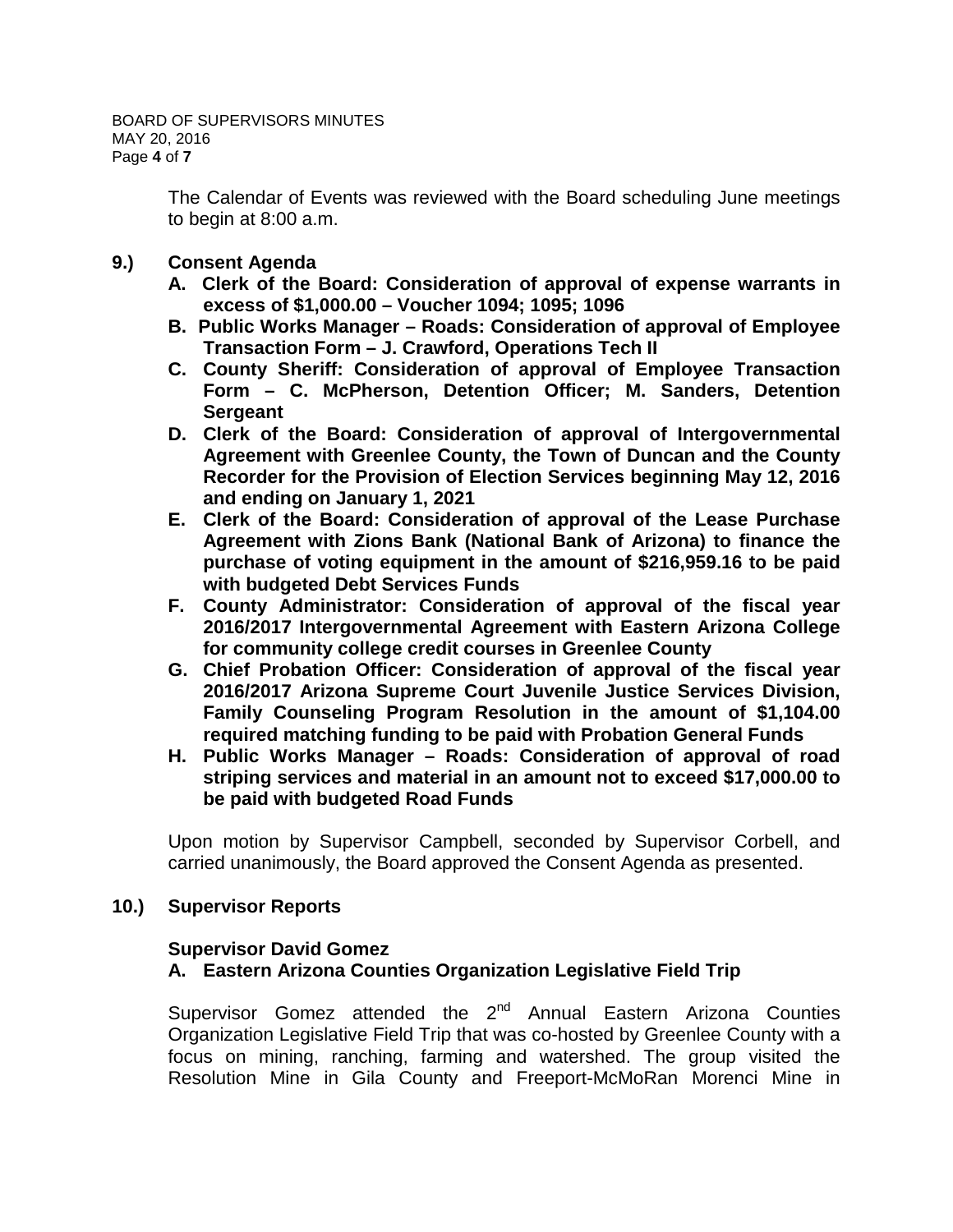Greenlee County, visited farms in Graham County and attended a presentation by the Gila Watershed Partnership.

### **B. Eastern Arizona Counties Organization meeting**

Supervisor Gomez attended the Eastern Arizona Counties Organization meeting where a debriefing on the Legislative Field Trip took place.

# **C. Arizona Small Counties Forum meeting**

Supervisor Gomez attended the Arizona Small Counties Forum meeting that was hosted by Santa Cruz County where all counties reported on their budgets.

### **D. SouthEastern Arizona Governments Organization meeting**

Supervisor Gomez attended the SouthEastern Arizona Governments Organization meeting where the Board conducted the evaluation of the Director and other regular business was reviewed.

### **Supervisor Ron Campbell**

# **A. Eastern Arizona Counties Organization Legislative Field Trip**

Supervisor Campbell participated in the Freeport-McMoRan Morenci mine tour where legislators were able to observe the water conservation program of the mine as well as experience blasting and see vehicles and equipment in operation.

# **Supervisor Robert Corbell**

# **A. Sonoita Horse Races**

Supervisor Corbell attended the Sonoita Horse Races where he participated in the presentation of the Greenlee County Hopeful blanket to the race winner. He stated that this was the 130<sup>th</sup> year of races in Sonoita.

### **B. Eastern Arizona Counties Organization Legislative Field Trip**

Supervisor Corbell attended the Eastern Arizona Counties Organization Legislative Field Trip and stated that legislators were impressed with what they saw in Greenlee County.

### **C. Greenlee County Tourism Council meeting**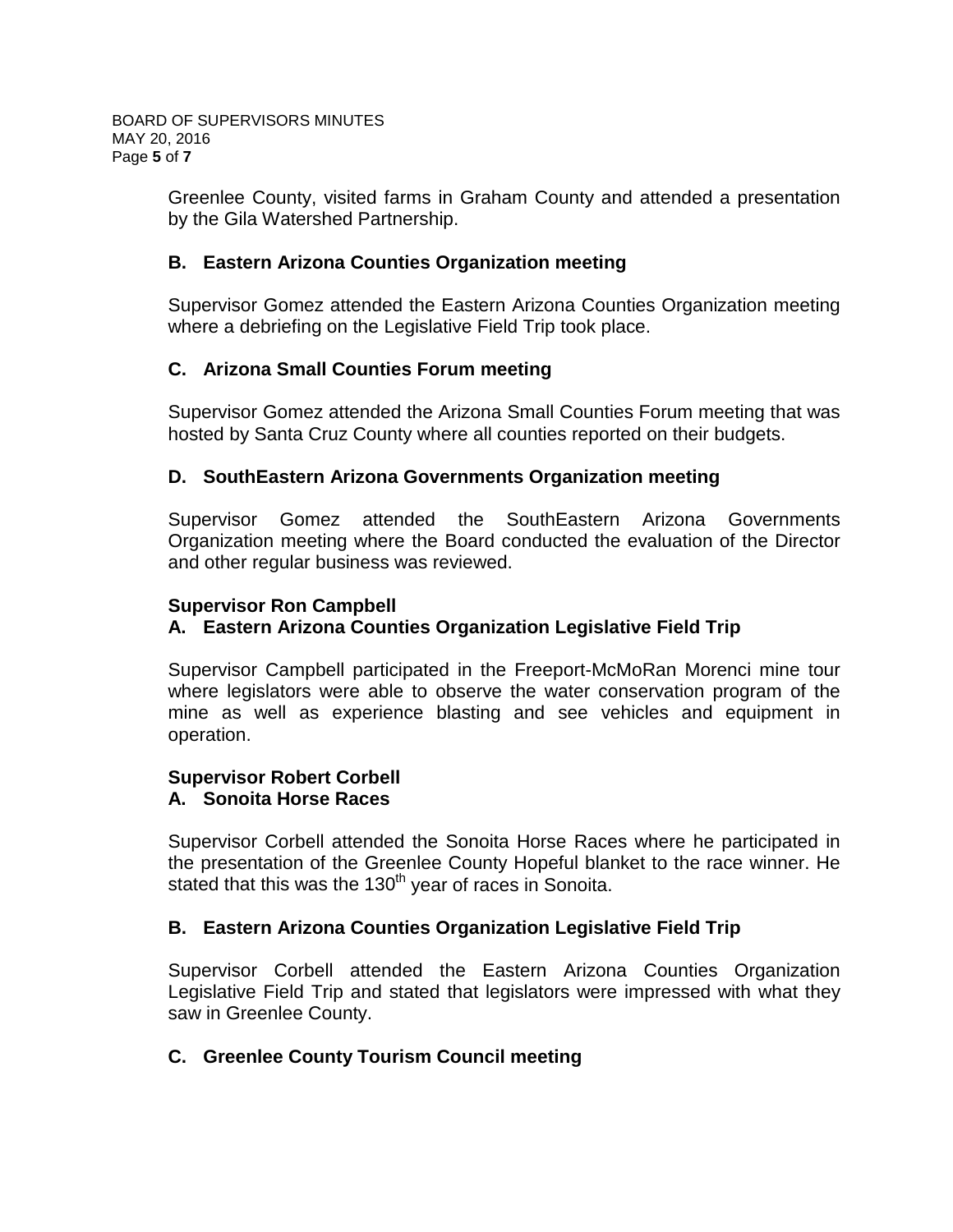Supervisor Corbell attended the Tourism Council meeting where discussion took place regarding entities coordinating and calendaring events so that there is no overlapping and that there should be an event once a month to keep the County in the limelight.

# **D. Gila Watershed Partnership meeting**

Supervisor Corbell reported that he did not attend the meeting.

### **11.) Work Session – Fiscal Year 2017 Budget**

The Board reviewed the following budget issues/items:

- The County Supervisors Association State Budget Summary was reviewed including impacts to Greenlee County
	- o Superior Court Judge salary is increased by 1.5% over the next 2 years which will also affect the Justice of the Peace salaries which are based on the Judges salary.
	- o HURF cost shifts back to the counties
	- o The legislature has approved Presidential Preference Election funding to reimburse counties
	- o The lottery revenue to counties remains in the state budget
	- o Greenlee County estimated cost to State Juvenile Corrections is \$14,000
	- o Restoration to Competency is still at 100% cost to the County.
	- o The requirement for counties to pay a portion of the Department of Revenue operations is still in place.
- Estimated revenues were reviewed for the General Fund, State Shared Revenues.

Philip Ronnerud, Engineer/Planning Director, presented information to the Board on the Federal Land Access Program to begin the process of acquiring land at the current landfill site to expand. The Board directed Mr. Ronnerud to move forward with the grant application.

Mr. Ronnerud presented information to the Board on Planning Assistance for Rural Areas (PARA) grant for consideration of funding for a walking path between Loma Linda and Verde Lee. The Board directed Mr. Ronnerud to move forward with the grant application.

Charles Berube, IT Manager, updated the Board on the status of the Spillman program for the Sheriff's Department and the Sheriff's sub-station. He reviewed the costs associated with the implementation of the DPS ACJIS and Spillman programs over the past several years. He stated that estimated costs associated with the two programs in fiscal year 2013/14 was \$152,293.00, in 2014/15